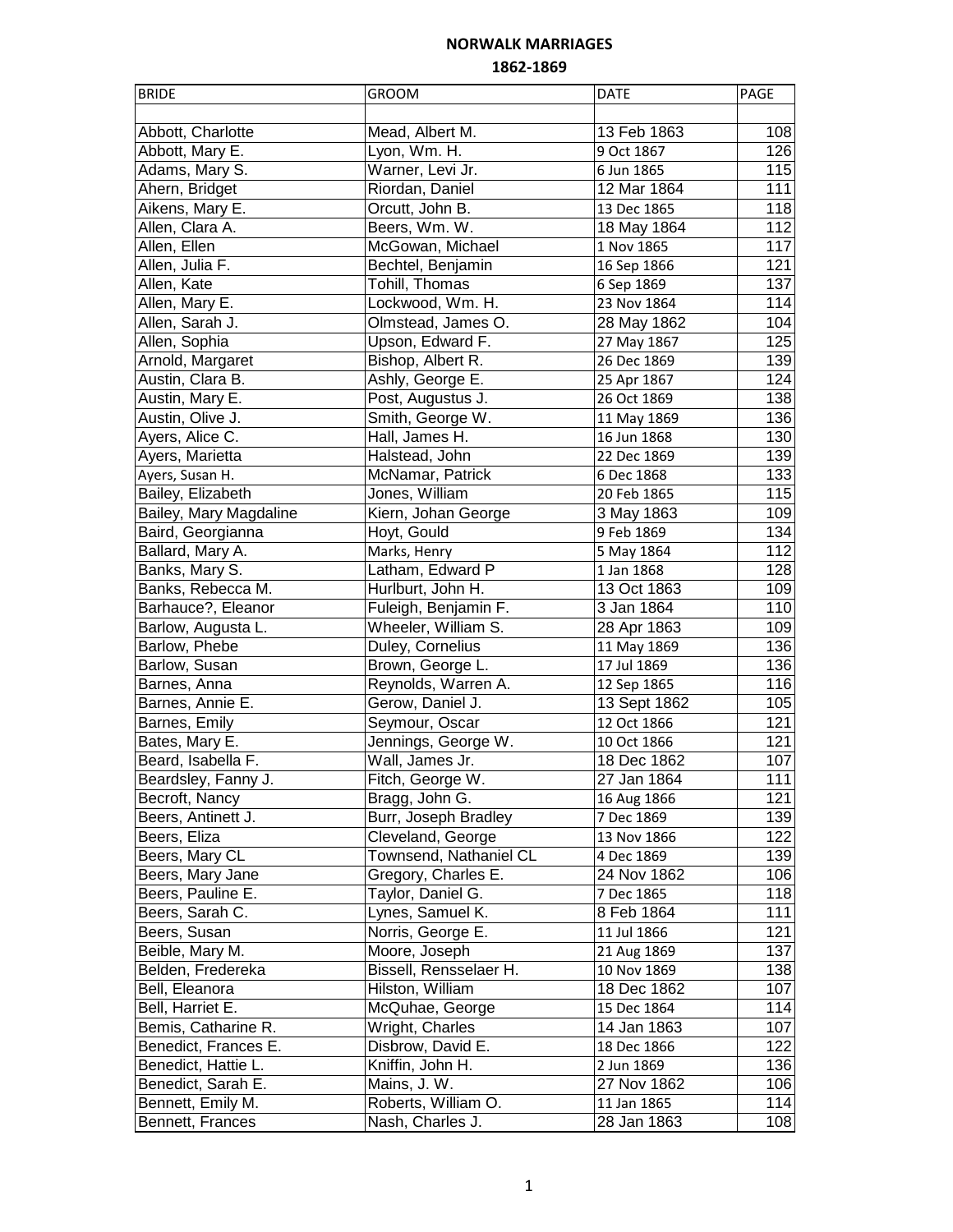| <b>BRIDE</b>                         | <b>GROOM</b>                        | DATE                      | PAGE             |
|--------------------------------------|-------------------------------------|---------------------------|------------------|
| Betts, Charlotte A.                  | Hirst, George                       | 21 Dec 1866               | 122              |
| Betts, Lucy O.                       | Smith, Joseph H.                    | 24 Dec 1867               | 128              |
| Bishop, Hannah                       | Buttery, Samuel                     | Aug 1862                  | 104              |
| Bissell, Catherine H.                | Lockwood, Legrand Jr.               | 10 May 1865               | 115              |
| Bissell, Ellen A.                    | Ives, Brayton                       | 6 Feb 1867                | 123              |
| Blansfield, Catherine                | McCarty, John                       | 23 Nov 1867               | 127              |
| Booth, Hattie M.                     | Wilson, George                      | 28 Dec 1868               | 133              |
| Booth, Lucy A.                       | Payne, George W.                    | 21 Nov 1869               | 139              |
| Bouton, Annie E.                     | Hall, George F.                     | 10 Feb 1868               | 129              |
| Bouton, Julia M.                     | Shearwood, Jacob B.                 | 16 Sep 1868               | 131              |
| Bouton, Polly E.                     | Hendrick, Minot S.                  | 13 Aug 1862               | 104              |
| Bowles, Annie                        | Thompson, William                   | 22 Oct 1868               | 132              |
| Bowns?, Ellen                        | Shaw, John                          | 21 Jul 1867               | 125              |
| Bradley, Anne Eliza                  | Gibbs, Augustus H.                  | 28 May 1862               | 104              |
| Bradley, Minerva L.                  | Holmes, Henry C.                    | 25 Oct 1865               | 117              |
| Brady, Josephine                     | Quintard, C.A.                      | 20 Oct 1869               | 138              |
| Bragg, Marion                        | Brown, Henry S.                     | 27 Oct 1868               | 132              |
| Bratcha, Ellen                       | Condroy, William                    | 24 Feb 1868               | 129              |
| Brennan, Catharine                   | Keena, John                         | 20 May 1863               | 109              |
| Bresnen, Lucy                        | Duggan, Jeremiah                    | 28 Mar 1864               | 111              |
| Briggs, Lucinda                      | Godfrey, Benjamin                   | 9 Jun 1863                | 109              |
| Brislan, Hannah                      | Dorsan, Francis                     | 7 Jul 1867                | 125              |
| Brooks, Fannie M.                    | Miller, George E.                   | 18 Oct 1864               | 113              |
| Brown, Alice Ferris                  | Street, Edward                      | 4 Nov 1867                | $\overline{127}$ |
| Brown, Ann A.                        | Morehouse, Joseph E.                | 29 Jul 1862               | 104              |
| Brown, Catherine (B)                 | Johnson, John (B)                   | 7 Dec 1865                | 118              |
| Brown, Elizbeth                      | Reynolds, Thaddeus S.               |                           | 135              |
| Brown, Esther D.                     | Stevens, Joseph                     | 8 Apr 1869<br>5 Nov 1863  | 110              |
| Brown, Hannah F.                     | Marshall, Hiram R.                  | 13 Mar 1866               | 119              |
| Brown, Hannah J.                     | Seymour, Francis S.                 | 19 Dec 1867               | 128              |
| Brown, Julia (B)                     | Felmently, Henry (B)                | 22 Nov 1866               | 122              |
| Brown, Julia F.                      | Elwood, Edward B.                   |                           | 137              |
| Brown, Martha A.                     | Sanders, William M.                 | 1 Sep 1869<br>31 Dec 1862 | 107              |
| Brown, Mary J.                       | Johnson, Philo                      | 22 Jun 1867               | 125              |
| Brush, Eunice                        | Campbell, Augustus                  |                           | 128              |
|                                      |                                     | 25 Dec 1867               |                  |
| Brush, Martha S.                     | Weed, Francis E.<br>Sheehan, Daniel | 3 Apr 1867                | 124              |
| Buckley, Ellen<br>Bull, Elizabeth F. | Kellogg, Norman S.                  | 21 May 1865               | 115              |
| Bunting, Minnie S.                   |                                     | 7 Sept 1865               | 116<br>121       |
|                                      | Kellogg, Jarvis                     | 11 Sep 1866               |                  |
| Burchard, June                       | Denis, Thomas                       | 18 Feb 1864               | 111              |
| Burgess, Mary L.                     | Ogden, Andrew F.                    | 1 Feb 1863                | 108              |
| Burgoyne, Mary A.                    | Sartes, Stevenson F.                | 29 Nov 1863               | 110              |
| Bybee, Cornelia F.                   | Hoyt, George E.                     | 21 Oct 1867               | 126              |
| Byington, Ellen                      | Cockefur, John                      | 26 Oct 1862               | 105              |
| Byington, Mary E.                    | Brotherton, Theodore                | 14 Dec 1868               | 133              |
| Byxbee, Delia L                      | Montgomery, William E               | 4 Dec 1866                | 122              |
| Byxbee, Julia A.                     | Quintard, George F.                 | 10 Oct 1866               | 121              |
| Byxbee, Louisa A.                    | Dennis, John H.                     | 27 Oct 1869               | 138              |
| Byxbee, Martha                       | Onderdonk, Astin                    | 15 Mar 1869               | 135              |
| Byxbee, Mary E.                      | Rockwell, John W.                   | 28 Sep 1868               | 132              |
| Cahill, Bridget                      | Kinnane, James                      | 9 Apr 1866                | 119              |
| Cameron, Maggie                      | Millard, Royal C.                   | 14 Dec 1864               | 114              |
| Cape, Christine J.                   | Sammis, John S.                     | 11 Oct 1864               | 113              |
| Carter, Julia A.                     | Bishop, Adolphus F.                 | 31 May 1865               | 115              |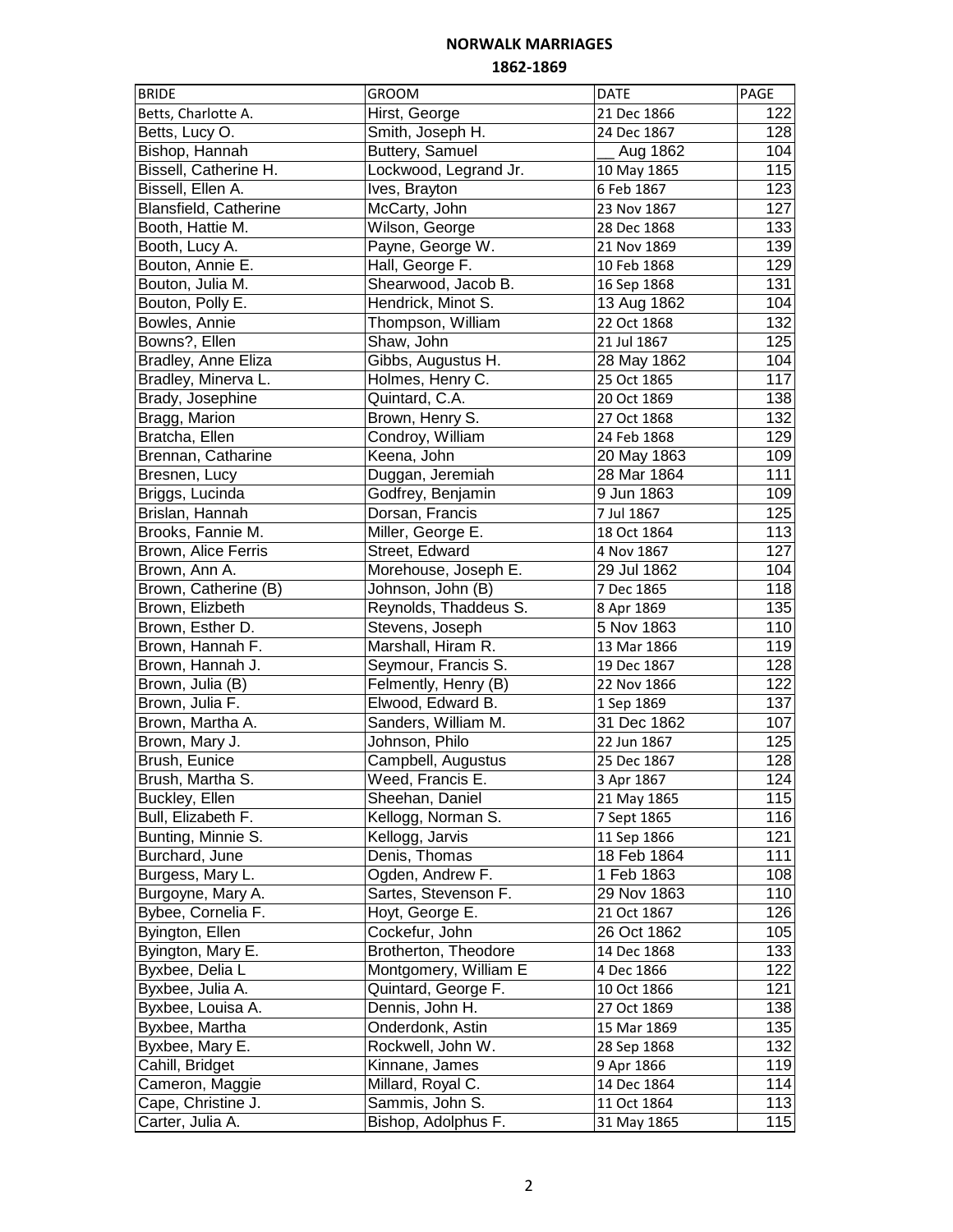| <b>BRIDE</b>        | <b>GROOM</b>             | <b>DATE</b> | PAGE             |
|---------------------|--------------------------|-------------|------------------|
| Case, Marilla       | Hazlewood, Arthur        | 21 Oct 1868 | 132              |
| Casey, Mary         | Jennings, James          | 12 Apr 1863 | 108              |
| Cashman, Mary       | Connery, James           | 31 May 1869 | 136              |
| Caslin, Honora      | Fitzgerald, Wm.          | 26 Jul 1868 | 131              |
| Celt, Ann           | McCall, Bernard          | 13 Apr 1863 | 108              |
| Cesaw?, Mary F.     | Wilcox, Robert M.        | 20 Aug 1862 | 105              |
| Cherry, Margaret    | Smith, Frank             | 28 Jul 1868 | 131              |
| Clark, Annabell     | Clark, Henry O.          | 30 May 1869 | 136              |
| Clark, Elizabeth M. | Gibson, Joseph F.        | 5 Dec 1863  | 110              |
| Clark, Ellen        | Noonen, Michael          | 16 Jun 1867 | 125              |
| Clark, Jennie       | Wilson, Jacob            | 2 Jan 1868  | 128              |
| Clark, Mary B.      | Stanley, Stephen K.      | 20 Feb 1867 | 123              |
| Clark, Sarah F.     | Leeson, George F.        | 2 Sep 1868  | 131              |
| Clawson, Josephine  | Sweeting, Albert H.      | 17 Sep 1868 | 131              |
| Cockufur, Mary A.   | Smith, John M.           | 21 Apr 1864 | 112              |
| Coe, Margaret       | McHenry, James           | 6 Jul 1865  | 116              |
| Coffield, Alice     | Geddes, Robert           | 31 Mar 1866 | 119              |
| Cogsworth, Mary F.  | Barnes, Lewis            | 1 Jul 1865  | 116              |
| Colbert, Mary       | Fitzgerlad [sic], Thomas | 21 May 1865 | 115              |
| Cole, Lydia A.      | Selleck, Henry S.        | 20 Nov 1867 | 127              |
| Cole, Mary E.       | McDonald, Willis         | 5 Apr 1866  | 119              |
| Coles, Emma         | Hartwick, Antony         | 11 May 1868 | 130              |
| Coley, Mercy A.     | Taylor, Samuel J.        | 10 May 1864 | $\overline{1}12$ |
| Collins, Mary E.    | Hull, Azor B.            | 13 Jun 1866 | 120              |
| Collins, Sarah      | McCormick, James         | 12 May 1867 | 125              |
| Comary, Martha      | Kennedy, John C.         | 27 May 1868 | 130              |
| Conden, Mary        | Roberts, Frank           | 21 Aug 1866 | 121              |
| Condlen, Ann        | Fannan, James            | 1 May 1864  | 112              |
| Conland, Catherine  | Conners, Thomas          | 4 Jul 1860  | 136              |
| Connery, Mary       | O'Brien Michael          | 27 Apr 1865 | 115              |
| Connors, Catharine  | Granville, Richard       | 3 Jun 1863  | 109              |
| Connors, Susan      | Kennedy, Michael         | 23 Apr 1862 | 103              |
| Cook, Bridget       | Mangan, Michael          | 31 Jan 1868 | 129              |
| Cook, Sarah Jane    | Beers, Samuel            | 19 Jul 1862 | 104              |
| Cornell, Catharine  | Flynn, John              | May 1862    | 103              |
| Costillis, Bridget  | Heffern, Garrett         | 25 Nov 1865 | 117              |
| Coyle, Mary         | Donahue, Patrick         | 5 Nov 1868  | 132              |
| Cran, Elizabeth     | Smith, Howard H.         | 9 Dec 1863  | 110              |
| Craw, Emma A.       | Warner, R. S.            | 22 Feb 1865 | 115              |
| Craw, Josephine A.  | Decker?, R. Manning Jr.  | 26 Jun 1867 | 125              |
| Crowley, Mary       | Fitzgibbins, James       | 31 Oct 1867 | 126              |
| Cummings, Margaret  | Nagle, Edward            | 21 Nov 1864 | 114              |
| Cummings, Sarah     | Garvey, Patrick          | 24 Aug 1868 | 131              |
| Cunningham, Sarah   | Hands, William           | 30 Jul 1866 | 121              |
| Curtis, Emily G.    | Prowitt, Charles S.      | 15 Sep 1869 | 137              |
| Curtis, Esther      | Mills, James             | 10 Nov 1864 | 113              |
| Curtis, Kate S.     | Des Antoiness, Hennie    | 4 Mar 1868  | 129              |
| Da_ey?, Ellen       | O'Conner, James          | 5 Feb 1862  | 103              |
| Dailey, Waity O?.   | Brown, Francis D.        | 1 Jul 1867  | 125              |
| Daly, Ann           | Donnelly, Cornelius      | 1 Feb 1863  | 108              |
| Daly, Margaret      | Morris, Michael          | 21 Nov 1863 | 110              |
| Darney, Ellen       | Nealon, Daniel           | 9 Apr 1869  | 135              |
| Dauchy, Annie E.    | Beers, George S.         | 13 Mar 1867 | 124              |
| Dauchy, Lydia A.    | Talmadge, James E.       | 15 Oct 1868 | 132              |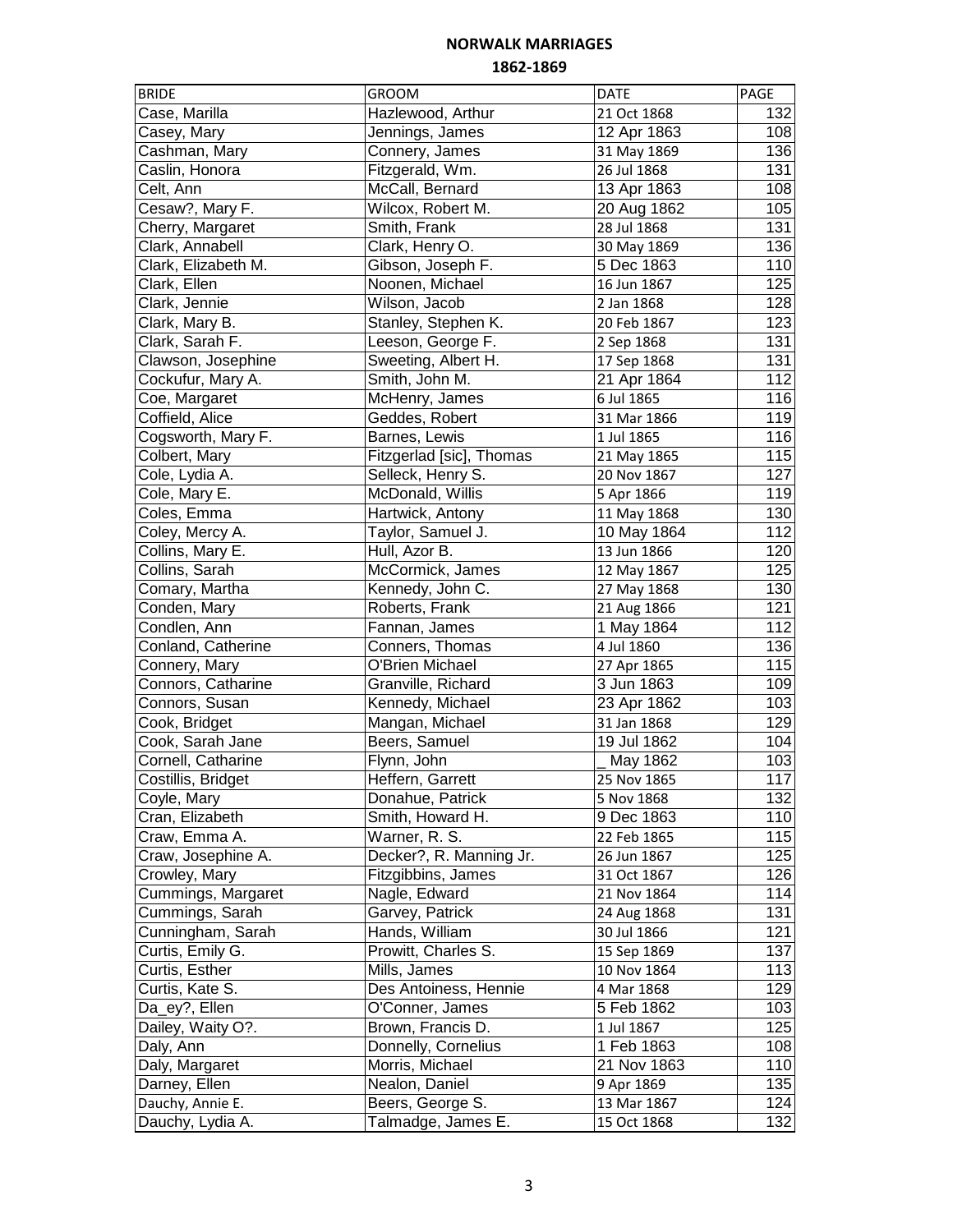| <b>BRIDE</b>             | <b>GROOM</b>         | <b>DATE</b>     | PAGE |
|--------------------------|----------------------|-----------------|------|
| Davis, Eliza (B)         | Wesley, John (B)     | 13 Sept 1862    | 105  |
| Davis, Emily             | Carhart, John        | 19 Dec 1862     | 107  |
| Davis, Mrs. Mary         | Little, Warren       | 3 Jan 1863      | 107  |
| Day, Elizabeth C.        | Stevens, Benjamin F. | 6 Dec 1867      | 127  |
| Day, Emma E.             | Fairbanks, Henry H.  | 20 May 1869     | 136  |
| Day, Isabella F.         | Raymond, George F.   | 31 Dec 1867     | 128  |
| Day, Maria L.            | Raymond, Wm. A.      | 30 Nov 1865     | 118  |
| Dealy, Bridget           | Berry, James         | 24 May 1865     | 115  |
| Decker, Marietta         | Griffin, Joel        | 1 Aug 1866      | 121  |
| Degan, Mary              | Foley, Thomas        | 3 May 1868      | 130  |
| Delaney, Bridget         | Hopkins, James       | 25 Aug 1866     | 121  |
| Delaney, Ellen           | Sherdon, William     | 6 Jan 1863      | 107  |
| Delaney, Ellen           | Brown, John B.       | 10 Feb 1868     | 129  |
| Dibble, M. Augusta       | Nash, James H.       | 8 Oct 1867      | 126  |
| Disbrow, Emily E.        | Kellogg, Minot C.    | 24 Sep 1863     | 109  |
| Disbrow, Katie R.        | Waske, David         | 13 Apr 1865     | 115  |
| Dolan, Ann               | Callahan, Charles    | 1 Feb 1863      | 108  |
| Donaldson, Ellen         | Fry, Andrew W.       | 14 Aug 1869     | 137  |
| Donnelly, Ann            | Burn, Matthew        | 21 May 1866     | 120  |
| Donohue, Honora          | Brown, John          | 18 Oct 1862     | 105  |
| Donovan, Bridget         | Ganigan, Michael     | 14 Sep 1869     | 137  |
| Dorchy?, Elizabeth H.    | Green, Wm. R.        | 25 Nov 1867     | 127  |
| Doty, Clara S.           | Thomas, James        | 26 Jul 1865     | 116  |
| Doughnay, Johanna        | Dunnegan, Patrick    | 8 Feb 1863      | 108  |
| Douns, Phebe E.          | Sheldon, Warren Sr.  | 16 Jun 1866     | 120  |
| Downes, Maggie J.        | Hickok, William F.   | 19 Oct 1863     | 109  |
| Doyle, Julia             | Troy, Martin         |                 | 113  |
| Doyle, Mary              | Scollin, Francis     | 17 Sep 1864     | 139  |
|                          |                      | 2 Dec 1869      | 135  |
| Duffy, Bridget           | Murphy, Dennis       | 18 Apr 1869     | 126  |
| Duffy, Mary              | Burk, John           | 22 Oct 1867     | 125  |
| Dugan, Margaret          | O'Brien, John        | 10 Jun 1867     | 122  |
| Duke, Louinda            | Smith, Amzi          | 21 Nov 1866     |      |
| Dull, Ann                | Quinn, Bernard       | 6 Sep 1863      | 109  |
| Dunn, Margaret           | Hayes, Michael       | 22 Jan 1865     | 114  |
| Dunn, Mary               | Flynn, John          | <b>Jul 1862</b> | 104  |
| Dwyer, Bridget           | Carmody, Edward      | 18 Oct 1868     | 132  |
| Egan, Margaret           | O'Haran, Maurice     | 27 May 1862     | 103  |
| Egen, Margaret           | O'Horan, Maurice     | 1862?           | 107  |
| Elizabeth, Elizabeth (B) | Trogboy, William (B) | 28 Sep 1868     | 131  |
| Ells, Mary E.            | Curtis, Ezra         | 6 Oct 1869      | 138  |
| Elwell, Martha A.        | Doty, Charles E.     | 14 Dec 1865     | 118  |
| Elwood, Helen A.         | Goff, Thomas H.      | 8 Jan 1868      | 128  |
| Elwood, Kate             | Delaney, Michael     | 30 Dec 1867     | 128  |
| English, Mary            | Doyle, Alexander     | 27 Nov 1867     | 127  |
| Ericson, Josephine       | Olmstead, Aaron      | 18 Nov 1868     | 133  |
| Fagan, Margaret          | Cousins, James       | 18 Jan 1868     | 128  |
| Fagan, Rosan             | Reed, George         | 23 Oct 1869     | 138  |
| Fahen, Ellen             | Carroll, John        | 26 Oct 1862     | 105  |
| Fallon, Ann              | Buckley, Patrick     | 25 Aug 1867     | 126  |
| Farrell, Annie           | Cahil, John          | 25 Feb 1868     | 129  |
| Farrell, Mary A.         | McCormick, William   | 2 Jul 1866      | 120  |
| Farrell, Winnifred       | McKenna, James       | 28 Apr 1867     | 124  |
| Fence, Mary              | Miller, Wm. H.       | 23 Oct 1867     | 126  |
| Ferris, Harriet          | Brady, John H.       | 14 Oct 1868     | 132  |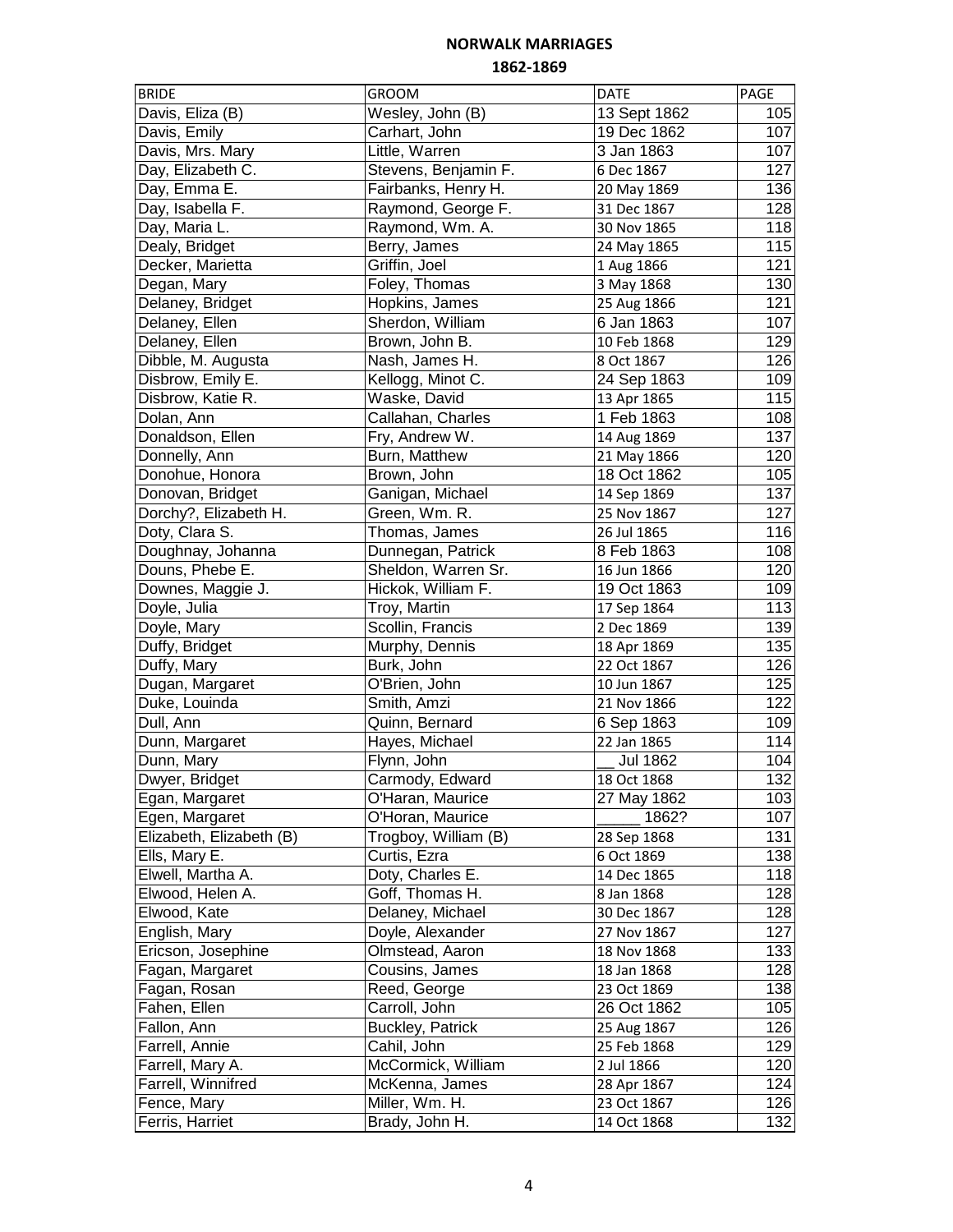| <b>BRIDE</b>          | <b>GROOM</b>          | <b>DATE</b> | PAGE |
|-----------------------|-----------------------|-------------|------|
| Ferris, Josephine A.  | Valentine B?. P.      | 20 Sep 1865 | 116  |
| Ferris, Margaret      | Scofield, Orrin M.    | 14 Oct 1868 | 132  |
| Ferris, Mary F.       | Morehouse, Charles B. | 7 Jun 1864  | 112  |
| Ferris, Mary M.       | Trowbridge, Truman    | 12 Feb 1867 | 123  |
| Fillow, Eliza A.      | Weed, albert R.       | 8 Oct 1867  | 126  |
| Finn, Julia           | Burns, John           | 17 Nov 1869 | 139  |
| Finnagan, Ann         | Kennedy, Michael      | 29 Aug 1869 | 137  |
| Finnagan, Margaret    | Sheilds, Peter        | 16 May 1866 | 120  |
| Finnegan, Alice       | Tolles, Lawrance      | 21 Jan 1866 | 118  |
| Finney, Emma M.       | Doty, Isaac N.        | 5 Mar 1867  | 124  |
| Fitch, Anna L.        | Hagaman, Wm. H.       | 28 Oct 1869 | 138  |
| Fitch, Eliza A.       | Keirstead, John H.    | 21 Dec 1869 | 139  |
| Fitch, Elizabeth      | Bowen, James Jr.      | 3 Nov 1869  | 138  |
| Fitzgerald, Catharine | Hearn, Patrick        | 10 May 1863 | 109  |
| Fitzgerald, Hannotha  | Kelly, James          | 15 Nov 1868 | 133  |
| Flanagan, Bridget     | Manning, Mark         | 21 Nov 1863 | 110  |
| Flor, Berda           | Becker, Michael       | 11 Nov 1869 | 138  |
| Flynn, Catherine      | Haslett, John J.      | 7 Oct 1866  | 121  |
| Flynn, Catherine      | O'Conner, Michael     | 25 Oct 1868 | 132  |
| Flynn, Margaret       | O'Donnell, Michael    | 24 Feb 1867 | 123  |
| Fogarty, Johanna      | Shehan, Patrick       | 26 Apr 1863 | 109  |
| Ford, Ann             | Barry, Wm.            | 10 Feb 1866 | 118  |
| Foster, Abbie M.      | Clark, George         | 25 May 1864 | 112  |
| Franklin, Charlotte   | Hyatt, Albert         | 12 Aug 1868 | 131  |
| Free, Ellen           | Chichester, John N.   | 11 Apr 1864 | 112  |
| French, Fannie E.     | Wood, Earl S.         | 30 Dec 1869 | 139  |
| French, M. E.         | Nash, William         | 3 Dec 1863  | 110  |
| French, Sarah A       | Starr, Samuel         | 2 Jan 1867  | 123  |
| Frind, Ellen          | Corbett, Wm.          | 29 Oct 1865 | 117  |
| Gage, Anna            | Reed, John W.         | 10 Jun 1868 | 130  |
| Gallagher, Hannah     | Monnahan, John        | 19 Apr 1866 | 119  |
| Galligher, Bridget    | Moriarty, Morris      | 12 Sep 1864 | 113  |
| Ganung, Clarissa A.   | McBride, George W.    | 28 Feb 1863 | 108  |
| Gardiner, Martha C.   | Ells, William E.      | 23 Apr 1862 | 103  |
| Geary, Mary           | Kaley, John           | 2 May 1869  | 135  |
| Gegon?, Mary Ann      | Farrell, James        | 18 Jul 1865 | 116  |
| Gerrish, Julia C.     | Wood, John            | 21 Oct 1869 | 138  |
| Gilbert, Anna A.      | Hodges, James         | 30 Jun 1866 | 120  |
| Golden, Hannah        | Fitzgerald, Thomas    | 17 Aug 1865 | 116  |
| Goodrich, Sarah B.    | Tremain, Henry E.     | 1 Jun 1869  | 136  |
| Gorham, Frances       | Perry, John W.        | 11 Nov 1862 | 106  |
| Gorham, Minerva       | Phillips, James       | 25 Jul 1862 | 104  |
| Goung?, Ruth A.       | Fitzgerald, Michael   | 3 Oct 1869  | 138  |
| Grady, Johanna        | Delaney, Robert       | 23 Feb 1868 | 129  |
| Graham, Rosa          | Hanford, Frederick    | 13 Aug 1868 | 131  |
| Granger, Fynetta      | Williams, Eri.? N.    | 18 Oct 1864 | 113  |
| Granvill, Fanny       | Black, Wm             | 21 Feb 1867 | 123  |
| Gray, Mary            | Gray, John            | 27 May 1869 | 136  |
| Gregory, Mary E.      | Lockwood, George B.   | 10 Jul 1867 | 125  |
| Grigory, Frances A.   | Grant, Hiram          | 8 Sep 1864  | 113  |
| Griswold, Lucy M.     | Wilson, Wr. R.        | 21 Dec 1868 | 133  |
| Grogan, Delia         | Fell, John            | 27 Sep 1868 | 131  |
| Grogan, Sarah         | Shea, Daniel          | 14 Jan 1866 | 118  |
| Gruman, Hattie L.     | McLean, John W.       | 13 Jun 1863 | 109  |
|                       |                       |             |      |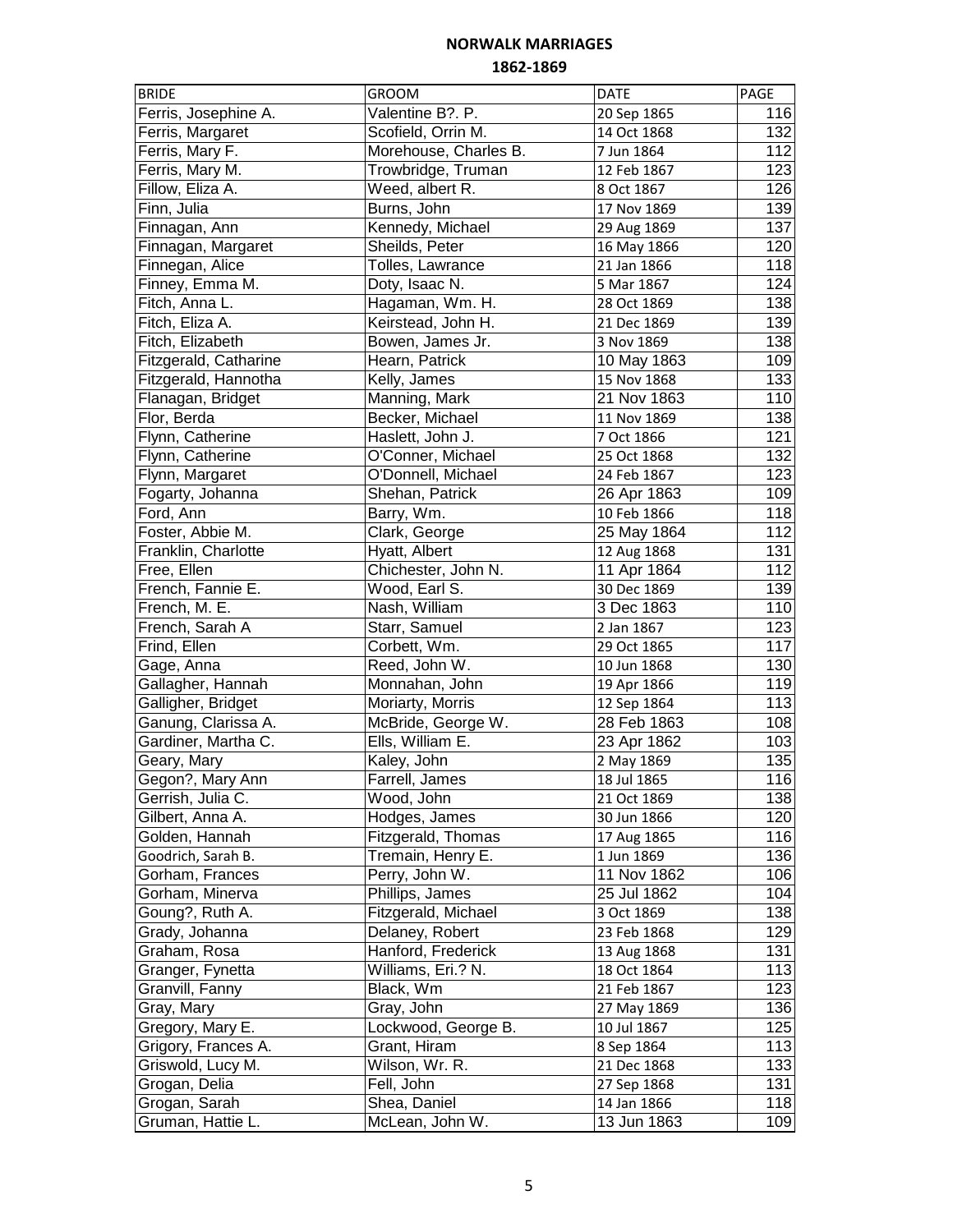| <b>BRIDE</b>                               | <b>GROOM</b>                       | DATE        | PAGE       |
|--------------------------------------------|------------------------------------|-------------|------------|
| Grumman, Emma L.                           | Grigory?, Charles E.               | 17 Nov 1869 | 139        |
| Hagamqn, Clara A.                          | Glover, Edward                     | 16 Oct 1867 | 126        |
| Haley, Catherine                           | Canffield, Francis                 | 2 May 1869  | 135        |
| Haley, Eliza V.                            | Haigh, Joseph Lloyd                | 11 Apr 1864 | 112        |
| Hall, Julia                                | Waterbury, John W.                 | 8 Feb 1864  | 111        |
| Hall, Louisa                               | Jarvis, Edward N.                  | 15 Oct 1868 | 132        |
| Hall, Mary E.                              | Griffin, James H.                  | 31 Mar 1868 | 130        |
| Hall, Sarah                                | Eldrad, Townsend                   | 23 Mar 1868 | 129        |
| Halloran, Bridget                          | Wilson, William                    | 27 Nov 1862 | 106        |
| Halsey, Mary A.                            | Ferris, Francis A.                 | 9 Oct 1862  | 105        |
| Hanan, Mary A.                             | Finch, James R.                    | 2 Jul 1866  | 120        |
| Hands, Susan M.                            | Perry, Robert V.                   | 27 Nov 1865 | 117        |
| Hanford, C. Louisa                         | Merrill, Stephen                   | 20 Dec 1865 | 118        |
| Hanford, Hannah E.                         | Benham, Raymond R.                 | 29 Oct 1868 | 132        |
| Hanford, Jennett                           | Goldin, Augastus C.                | 29 Sep 1869 | 137        |
| Hanford, Minerva                           | Master, Lewis E.                   | 6 Jul 1868  | 130        |
| Hanford, Rebecca F.                        | Ostrom, Charles                    | 3 Oct 1865  | 116        |
| Hanley, Margaret                           | McGinn, Bernard                    | 6 Feb 1862  | 103        |
| Hanley, Mary                               | Cooke, Connor                      | 2 Nov 1862  | 106        |
| Hannagan, Hannah M.                        | Hearn, Michael                     | 12 Feb 1868 | 129        |
| Hard, Martha                               | Minihen, Michael                   | 1 Nov 1862  | 106        |
| Harvey, Mary                               | Tammany, John                      | 19 Aug 1862 | 105        |
| Hathaway, Susan                            | Crockett, John                     | 16 Oct 1867 | 126        |
| Hayes, Mary                                | Hayes, John                        | 1 Feb 1863  | 108        |
| Hays, Isabella                             | Anderson, Henry                    | 5 Nov 1862  | 106        |
| Hearne, Mary                               | Carroll, John                      | 2 Nov 1862  | 106        |
| Hegd, Julie                                | Bloesch, Bernard                   | 13 Feb 1868 | 129        |
| Heinz, Julia A.                            | Blood, John M.                     |             | 119        |
| Heinz, Mary L.                             | Whitney, Luther M.                 | 30 Mar 1866 | 118        |
|                                            | Mills, Edward                      | 2 Jan 1866  | 134        |
| Henderson, Adelaide                        |                                    | 5 Mar 1869  | 120        |
| Hendrick, Josephine<br>Hill, Charlotte O?. | Cogswell, Eli<br>Miller, Elbert L. | 18 Jun 1866 | 125        |
|                                            |                                    | 3 Jul 1867  |            |
| Hill, Mary E.<br>Hill, Rita J.             | Mosman, Nathan A.                  | 10 Jan 1865 | 114<br>132 |
|                                            | Cole, Ira                          | 3 Nov 1868  |            |
| Hill, Sarah A.                             | Sheldon, Warren                    | 20 Mar 1866 | 119        |
| Hines, Amelie B.                           | Riley, George                      | 14 Dec 1863 | 110        |
| Hines, Susanna                             | Crawford, Andrew                   | 4 Nov 1869  | 138        |
| Hinman, Caroline E.                        | Mott, Lawrence P.                  | 19 Apr 1869 | 135        |
| Hitchcock, Anna                            | Twiss, Stark                       | 9 Jul 1868  | 131        |
| Hodges, Mary F.                            | Decker, Aaron                      | 28 Nov 1869 | 139        |
| Hogan, Bridget                             | Fagan, Patrick                     | 1 Feb 1863  | 108        |
| Holden, Bridget                            | O'Herne, John                      | 8 Jun 1864  | 112        |
| Honnerd, Anna                              | Howley, Patrick                    | 7 Oct 1865  | 117        |
| Hopkins, Bridget                           | McInarny, Michael                  | 3 Mar 1867  | 123        |
| Hopkins, Mary                              | Fagan, John                        | 28 Apr 1867 | 124        |
| Howe, Mary A.                              | Rich, Charles                      | 23 Aug 1865 | 116        |
| Hoyt, Adnanna L.                           | Seaver, Dana B.                    | 27 Apr 1865 | 115        |
| Hoyt, Catherine A.                         | Tuttle, James A.                   | 15 Jun 1864 | 113        |
| Hoyt, Emily F.                             | Webb, Frederick S.                 | 15 May 1866 | 120        |
| Hoyt, Harriet                              | Nickols, James R.                  | 26 Apr 1866 | 119        |
| Hoyt, Kate H.                              | Roaf, Clarence M.                  | 25 Feb 1868 | 129        |
| Hoyt, Louisa C.                            | Day, George B.                     | 19 Oct 1865 | 117        |
| Hoyt, Mary F.                              | Burbank, George N.                 | 29 Nov 1865 | 118        |
| Hubbell, Sally M.                          | Hall, William S.                   | 16 Apr 1863 | 108        |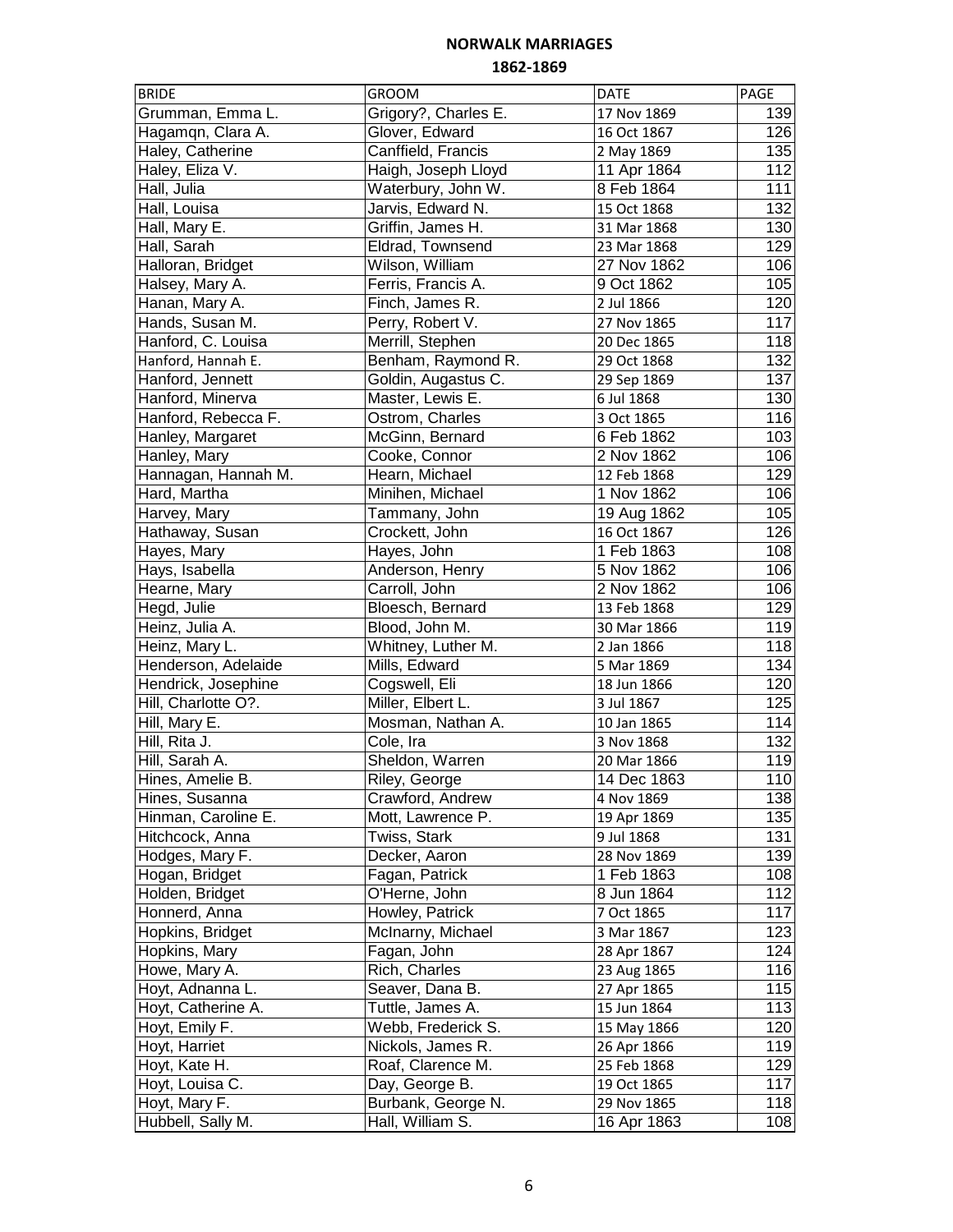| <b>BRIDE</b>          | <b>GROOM</b>           | <b>DATE</b>  | PAGE             |
|-----------------------|------------------------|--------------|------------------|
| Hulstead, Sarah A.    | Andrews, Rodney D.     | 11 May 1864  | 112              |
| Hutchings, Harriet W. | Hoyt, Thaddeus         | 21 Sep 1864  | 113              |
| Hyatt, Louisa A.      | Brady, Stephen A.      | 30 Dec 1865  | 118              |
| James, Harriet A.     | Sturges, Joseph T.J.   | 20 Nov 1868  | 133              |
| Jennings, Lucretia M. | Mills, Robert M.       | 31 Oct 1865  | 117              |
| Jennings, Maria L.    | Fuller, George L.      | 26 Apr 1866  | 119              |
| Jennings, Martha C.   | Boughton, Eugene M.    | 29 Sep 1869  | 137              |
| Jennings, Martha G.   | Foote, George B.       | 29 Dec 1869  | 139              |
| Johnson, Lucy E.      | Van Hoosear, Henry     | 4 Sep 1866   | 121              |
| Jones, Hattie A.      | Gilbert, Elan          | 26 Aug 1865  | 116              |
| Joyce?, Fanny S.      | Brown, Thomas D.       | 12 Aug 1862  | 104              |
| Kavanagh, Mary        | Bee, Thomas            | 26 Apr 1867  | $\overline{1}24$ |
| Kearney, Alice        | Dailey, Thomas         | 27 Nov 1862  | 106              |
| Kearney, Alice        | Daily, Thomas          | 25 Nov 1862? | 107              |
| Kearney, Mary         | Harkins, John          | 30 Apr 1865  | 115              |
| Kearney, Mary         | Smith, John            | 23 Nov 1867  | 127              |
| Keeler, Caroline O.   | Warren, George         | 7 Nov 1867   | 127              |
| Kehoe, Mary           | Shannon, Owen          | 26 Jan 1862  | 103              |
| Kehoe, Mary           | Fitzgibbons, James     | 1 Jan 1863   | 107              |
| Kellogg, Theodosia    | Sherwood, James        | 31 Mar 1863  | 108              |
| Kelly, Bridget        | Shugrua, Patrick       | 7 Feb 1864   | 111              |
| Kelly, Bridget        | Thompson, Patrick      | 25 Nov 1866  | 122              |
| Keney, Mary           | McCarty, Charles       | 17 Apr 1869  | 135              |
| Kenneday, Margaret    | Cutler, James N.       | 24 Nov 1864  | 114              |
| Kenny, Mary E.        | Hunt, Bartholomeu      | 7 Jan 1864   | 111              |
| Kidney, Cornelia      | Fox, Charles?          | 28 Nov 1862  | 106              |
| Kidney, Harriet       | Fox, Edwin             | 11 Jun 1863  | 109              |
| Kimble, Mary          | Crooks, Henry          | 10 Mar 1866  | 119              |
| Kinlan, Margaret      | Colgan, Michael        | 17 Jun 1866  | 120              |
| Knapp, Emma M.        | Colfax, Albert E.      | 30 Oct 1867  | 126              |
| Knowlton, Caroline E. | Mills, Theodore E.     | 3 Feb 1869   | 134              |
| Knowlton, Louisa M.   | Millspaugh, Charles    | 10 Nov 1868  | 133              |
| Kough, Catherine      | Duggan, John           | 2 Feb 1869   | 134              |
| Lacey, Anna A.        | Hollister, Horace N.   | 16 Nov 1869  | 138              |
| Ladngan, Maria        | Lyon, Frederick J.     | 22 Nov 1865  | 117              |
| Lambert, Maria        | Kyle, Charles W.       | 6 May 1868   | 130              |
| Landy, Julia          | Day, Robert            | 25 Oct 1868  | 132              |
| Lathrop, Cleora A.    | Richardson, Charles M. | 16 Jan 1869  | 134              |
| Leaney, Mary Ann      | Cousins, James         | 12 Nov 1866  | 122              |
| Leavenworth, Anna M.  | Hale, Morris           | 5 Jan 1869   | 134              |
| Lee, Mary             | Tracey, Michael        | 24 Dec 1867  | 128              |
| Leonard, Rosa         | Coyle, Michael         | 5 Nov 1868   | 132              |
| Leuschner, Anna       | Muller, Frederick      | 27 Jan 1868  | 129              |
| Lewis, Elvira F.      | Kidney, Asa H.         | 17 Dec 1868  | 133              |
| Lewis, Fannie L.      | Beers, Sydney W.       | 10 Dec 1868  | 133              |
| Lichtblau, Martha     | Stadler, John          | 28 Jan 1867  | 123              |
| Little, Rachel R.     | White, William E.      | 23 Jan 1868  | 128              |
| Little, Sarah         | Mills, Daniel A.       | 6 Sep 1869   | 137              |
| Lockwood, Elizabeth J | Hawley, Henry E.       | 12 Feb 1862  | 103              |
| Loudon, Margaret J.   | Reilly, Thomas         | 7 Feb 1869   | 134              |
| Lough, Catherine      | Sammon, Martin         | 29 May 1864  | 112              |
| Lounsbury, Mary E.    | Keyser, Frederick A.   | 11 Sep 1863  | 109              |
| Lovejoy, Mary L.      | Lane, Henry S.         | 21 May 1867  | 125              |
| Lynch, Mary           | Carter, Edwin          | 10 Jun 1863  | 109              |
|                       |                        |              |                  |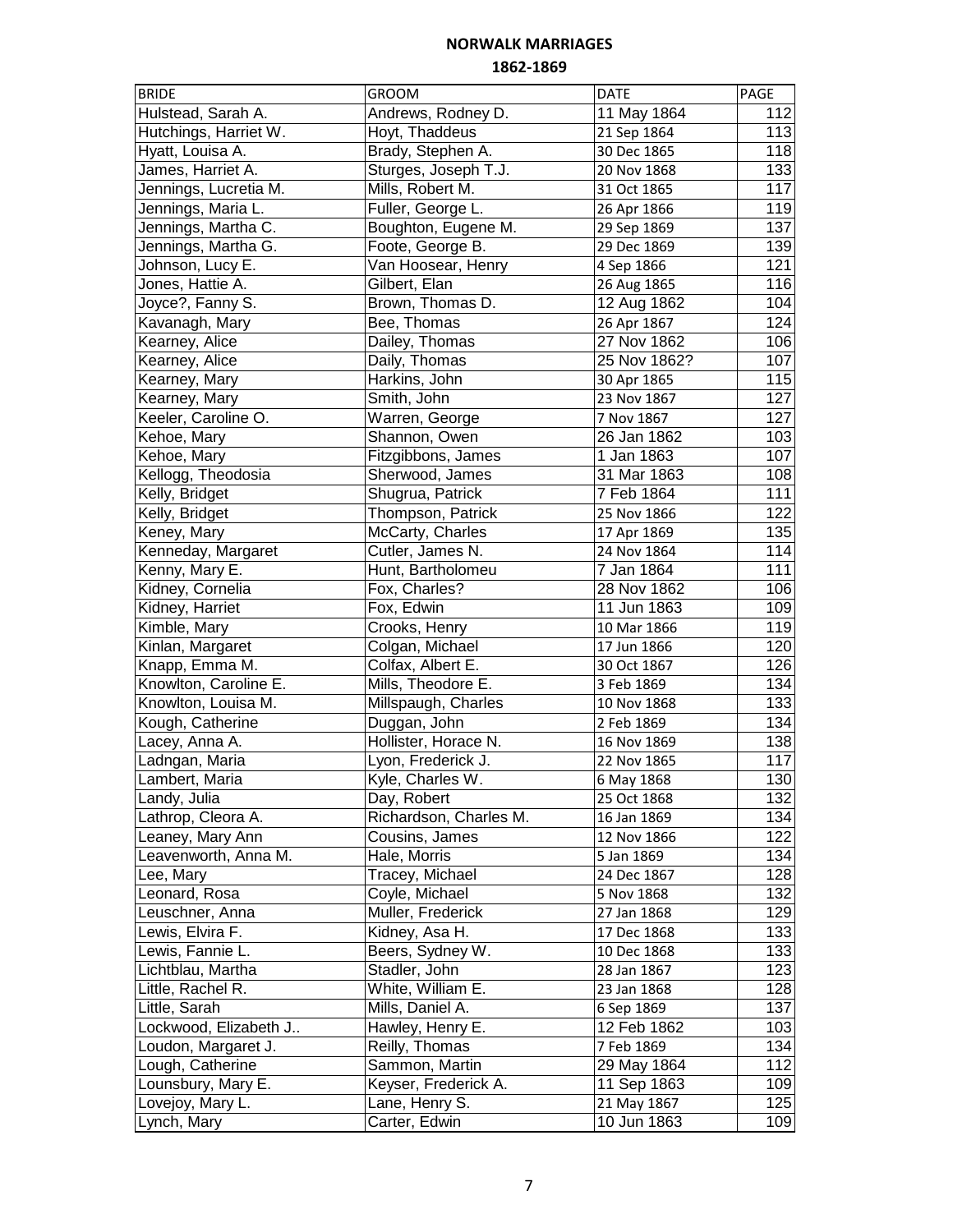| <b>BRIDE</b>          | <b>GROOM</b>          | <b>DATE</b>  | PAGE             |
|-----------------------|-----------------------|--------------|------------------|
| Lynes, Sophia A.      | Weed, Edward P.       | 19 Dec 1865  | 118              |
| Lyon, Mary E.         | Smith, John E.        | 15 Nov 1864  | 114              |
| Lyon, Susanna A.      | Carpenter, H. G.      | 28 Feb 1867  | 123              |
| Lyons, Mary E.        | Constock, Legrand     | 24 Oct 1866  | 122              |
| Lyttleton, Maria Ann  | Graham, Charles       | 14 Feb 1862  | 103              |
| Macon, Ann            | Cain, Michael         | 29 Oct 1865  | 117              |
| Mahan, Mary           | Troy, Patrick         | 29 May 1869  | 136              |
| Mallory Sarah A.      | Henderson, Charles H. | 4 Jun 1862   | 104              |
| Mallory, Emily        | Carroll, Henry D.     | 24 Sept 1862 | 105              |
| Maloney, Eliza        | Galligan, Peter       | 18 Apr 1869  | 135              |
| Malony, Bridget       | Garety, Thomas        | 4 Dec 1865   | 118              |
| Maloy, Winniford      | Otis, John            | 8 Feb 1869   | 134              |
| Manin, Bridget        | O'Hara, Patrick       | 10 May 1868  | 130              |
| Marsh, Annetta O.     | Phillips, John H.     | 8 Apr 1867   | 124              |
| Marshall, Martha      | Dann, William H.      | 16 Aug 1866  | 121              |
| Martin, Fanny         | Hauschildt, Alsan     | 23 Dec 1867  | 128              |
| Martin, Rosa          | Agin, Edward          | 13 Feb 1864  | 111              |
| Marvin, Emma L.       | Beckwith, Theodore L. |              | 110              |
|                       |                       | 8 Nov 1863   |                  |
| Marvin, Mary E.       | Ainsworth, Francis S. | 27 Dec 1866  | 123              |
| Maurice, Mary         | Caffrey, Owen         | 25 May 1862  | 104              |
| Maybury, Harriet E.   | Osborn, Charles F.    | 19 Apr 1865  | 115              |
| McAvoy, Julia         | Mylan, Christopher    | 25 Apr 1864  | 112              |
| McCale, Bridget       | Dohny, James          | 29 May 1864  | $\overline{1}12$ |
| McCarty, Mary         | McNearny, James       | 14 Nov 1869  | 139              |
| McCauley, Amanda CL22 | Peirel?, Thomas CL    | 12 Sep 1869  | 137              |
| McCormick, Elizabeth  | Reynolds, Thomas      | 21 Nov 1867  | 127              |
| McCormick, Ellen      | Mullen, James         | 13 Nov 1863  | 110              |
| McDonnelly, Delia M.  | Kelly, Thomas         | 1 Jan 1863   | 107              |
| McEwen, Sarah         | Bates, Wm. M.         | 26 May 1867  | 125              |
| McGee, Ellen          | Murphy, Anthony       | 28 Jul 1867  | 126              |
| McGinness, Ann        | O'Brien, Wm.          | 14 May 1862  | 103              |
| McGinnis, Eliza       | Clougherty, John      | 27 Jan 1867  | 123              |
| McGowen, Catherine    | Kineen, Michael       | 28 Apr 1867  | 124              |
| McGowen, Catherine    | McDermott, Bernard    | 18 Nov 1867  | 127              |
| McGuire, Bridget      | Farrell, Edward       | 27 Nov 1862  | 106              |
| McHoulan, Mary A.     | Geegan, Patrick       | 9 Apr 1864   | 112              |
| McKale, Catherine     | Kinney, Michael       | 29 Jun 1865  | 115              |
| McKenzie, Cecilla M.  | Eldrad, Benjamin F.   | 4 Nov 1868   | 132              |
| McMahon, Hannah       | Buckley, Daniel       | 7 Nov 1864   | 113              |
| McQuhae, Harriet      | Hopkins, Stephen H.   | 20 Nov 1867  | 127              |
| McQuhae, Maggie       | Seymour, William R.   | 5 Nov 1863   | 110              |
| Mead, Mary F.         | Kingsbury, William    | 30 Mar 1865  | 115              |
| Meeker, H. Josephine  | Tuck, J. Allen        | 28 Jan 1868  | 129              |
| Meeker, Lidia B.      | Demman, Isaac         | 29 Apr 1868  | 130              |
| Meeker, Mary E.       | Wylie, John           | 3 Jul 1865   | 116              |
| Meeker, Sarah A.      | McGraw, John          | 22 Mar 1864  | 111              |
| Merrill, A. Amelia    | Smith, Elbert B.      | 18 Dec 1862  | 107              |
| Metcalfe, Martha      | Akroid, Samuel        | 13 Dec 1864  | 114              |
| Miller, Ann E.        | Godfrey, Charles O.   | 11 Nov 1867  | 127              |
| Millerick, Bridget    | Foley, Patrick        | 12 Oct 1867  | 126              |
| Millerick, Eliza      | Cleary, John          | 3 May 1868   | 130              |
| Mills, Annie E.       | Doran, John           | 2 Feb 1868   | 129              |
| Mills, Emily A.       | Burns, Isaac          | 14 Feb 1869  | 134              |
|                       |                       |              | 128              |
| Mills, Ida E.         | Sheree, John W.       | 1 Jan 1868   |                  |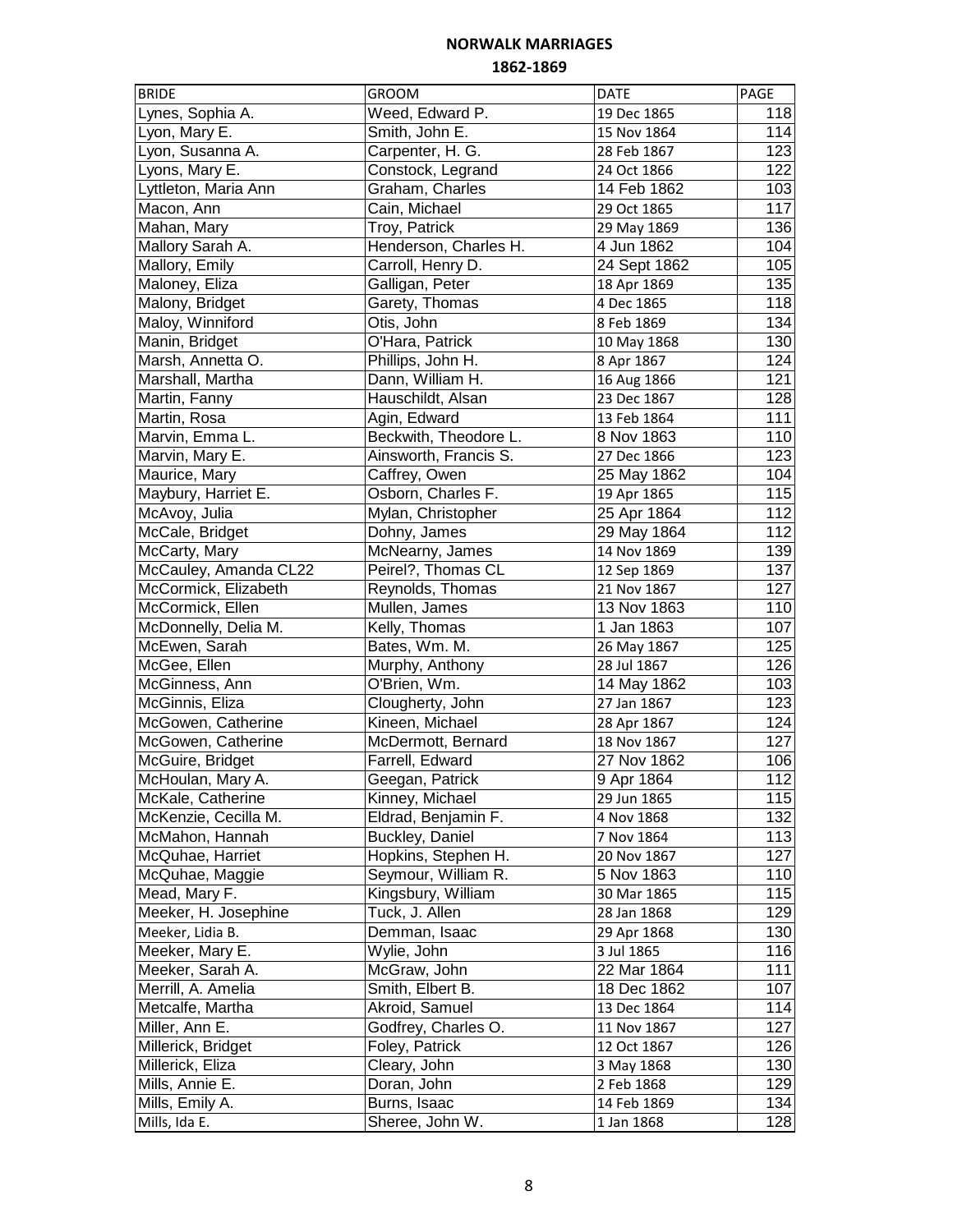| <b>BRIDE</b>         | <b>GROOM</b>         | <b>DATE</b>                | PAGE             |
|----------------------|----------------------|----------------------------|------------------|
| Moick, Eliza D.      | Bradbury, Charles    | 30 May 1868                | 130              |
| Mokeley, Mary        | Mulligan, James      | 6 Apr 1868                 | 130              |
| Monghan, Agnes       | Gould, Abram         | 12 Sep 1868                | 131              |
| Moore, Agnes L.      | Nutting, Andrew J.   | 28 Oct 1868                | 132              |
| Moore, Anna L.       | Lockwood, George C.  | 8 Sep 1864                 | 113              |
| Moore, Anna L.       | Brown, Joseph H.     | 10 Mar 1868                | 129              |
| Moore, Mary          | Muller, Michael      | 9 Feb 1869                 | 134              |
| Moore, Mary E.       | Wilcox, Edwin        | 19 Mar 1862                | 103              |
| Moore, Rose          | Farrell, Thomas      | 12 Oct 1862                | 105              |
| Moran, Catherine     | McCarty, Michael     | 3 Mar 1867                 | 123              |
| Morgan, Emma Jane    | Northrop, Alpheus    | 25 Dec 1866                | 123              |
| Morton, Ruth E.      | Davis, Richard B.    | 26 Sep 1864                | 113              |
| Mosey, Martha        | Gillum, Henry N.     | 22 Dec 1868                | 133              |
| Mulcaha, Catharine   | Lundrigan, Thomas    | 30 Jun 1862                | 104              |
| Mulcahy, Johanna     | McCarty, James       | 10 Sep 1866                | 121              |
| Mulchey, Mary        | Harkins, John        | 30 Jan 1864                | 111              |
| Mullen, Catharine    | Corcoran, John       | 4 Oct 1863                 | 109              |
| Murphey, Delia       | Grant, Edward        | 11 Aug 1869                | 137              |
| Murphy, Catharine    | Keenan, John         | 1 Aug 1868                 | 131              |
| Murphy, Hannah       | Reardon, Michael     | 3 Apr 1864                 | 111              |
| Murphy, Julia        | Dooling, John        | 7 Feb 1869                 | 134              |
| Murray, Aletta M.    | De Forest, Albert    | 14 Oct 1869                | 138              |
| Murray, Amelia A.    | Comstock, Marcus E.  | 14 Mar 1866                | 119              |
| Murray, Margaret     | Quigley, Patrick     | 17 Feb 1863                | 108              |
| Murray, Mary         | O'Brien, Matthew     | 22 Nov 1866                | $\overline{122}$ |
| Musnam, Bridget      | Dolan, John          |                            | 118              |
| Nash, Emily D.       | Cadwell?, Nelson M.  | 26 Dec 1865<br>24 Jul 1862 | 104              |
|                      | Buckingham, Wm. H.   |                            | 133              |
| Nash, Harriet F.     |                      | 16 Dec 1868                | 136              |
| Nash, Mary E.        | Gregory, Elijay F.   | 12 May 1869                |                  |
| Nash, Vida           | Wing, Henry E.       | 30 Sep 1863                | 109              |
| Nealding, Elizabeth  | Pinkow, Harry        | 9 Jul 1867                 | 125              |
| Nealon, Catherine    | Barney, John         | 8 May 1869                 | 135              |
| Nelson, Christine M. | Sherwood, Abel       | 20 Jan 1863                | 107              |
| Neyland, Elizabeth   | McNamara, Samuel     | 24 Aug 1862                | 105              |
| Norris, Josephine    | Hamlinn, Eugene      | 1 Apr 1866                 | 119              |
| Northrop, Mary A.    | Patrick, Wm. E.      | 18 May 1864                | $\overline{112}$ |
| Northrop, S. Eliza   | Sanford, Wm. E.      | 16 Nov 1865                | 117              |
| Northrup, Harriet F. | Boyer, James M.      | 24 Dec 1862                | 107              |
| O'Boy, Ellen         | Fagan, Wm.           | 23 Jun 1867                | 125              |
| O'Brien, Bridget     | Tierney, Thomas      | 9 Aug 1862                 | 104              |
| O'Brien, Johanna     | O'Brien, James       | 6 Jan 1868                 | 128              |
| O'Brien, Margaret    | Reliagh, Patrick     | 22 Nov 1866                | 122              |
| O'Byrn, Mary         | Silk, Thomas         | 10 Nov 1867                | 127              |
| O'Conner, Eliza      | Ruhla, Max F.        | 4 Feb 1865                 | 114              |
| O'Conner, Ellen      | Whele, Wm.           | 20 Nov 1865                | 117              |
| O'Conner, Honora     | Keating, John        | 27 Nov 1862                | 106              |
| O'Donnell, Catherine | Kearney, Patrick     | 17 Aug 1865                | 116              |
| O'Hara, Ellen        | Finilty, Thomas      | 31 Oct 1862                | 105              |
| Olmstead, Mary L.    | Grumman, John M.     | 8 May 1869                 | 135              |
| Osborn, Anna L.      | Raymond, Stephen S.  | 14 Mar 1866                | 119              |
| Osborne, Ellan A.    | Hanford, Winfield S. | 9 Apr 1867                 | 124              |
| Osborne, Emma        | Osborne, Rufus       | 11 Feb 1868                | 129              |
| Otts, Mari           | Smith, Noah          | 11 Jun 1864                | 113              |
| Paine, Elizabeth     | Seymour, Francis T.  | 13 Apr 1867                | 124              |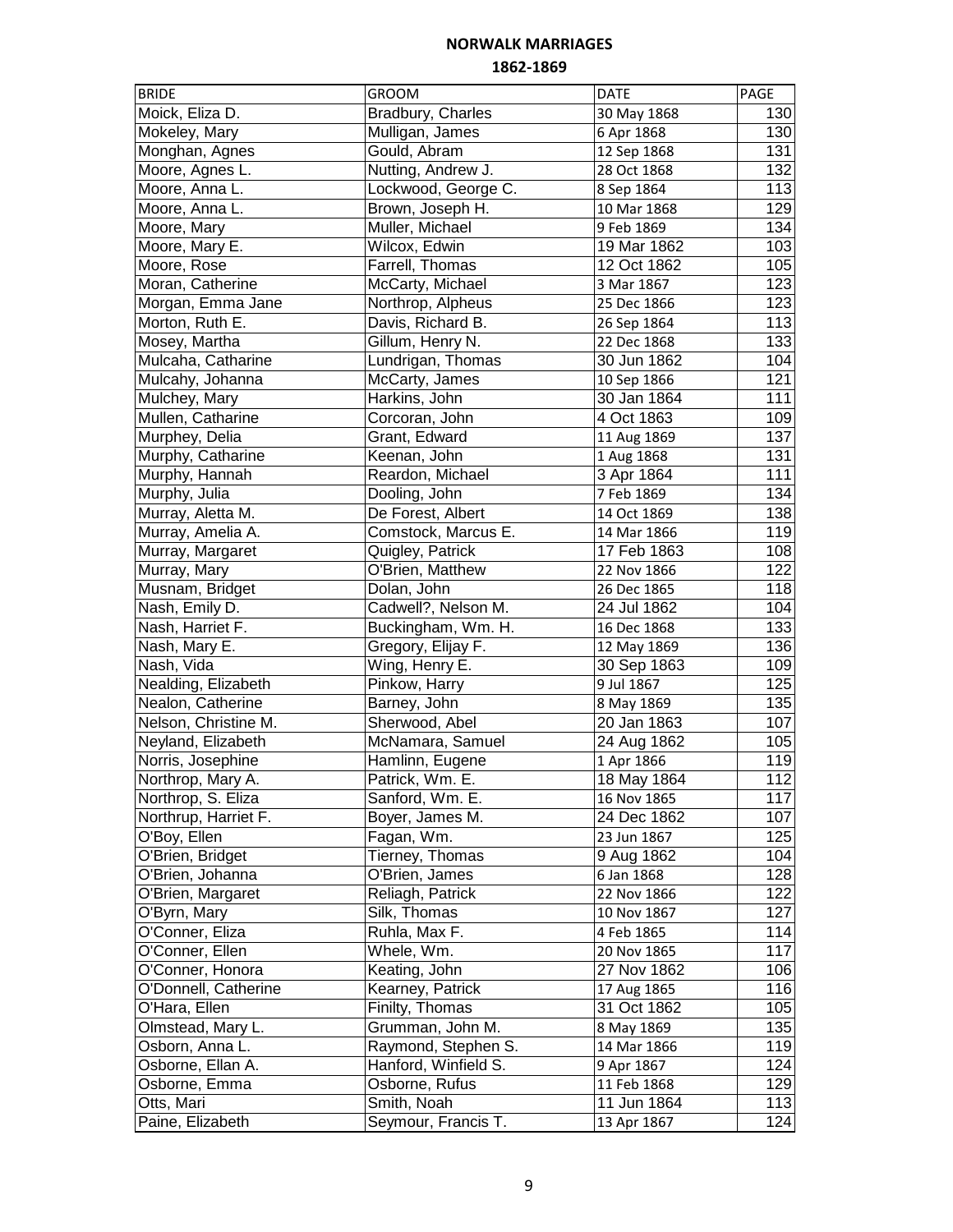| <b>BRIDE</b>           | <b>GROOM</b>           | <b>DATE</b> | PAGE |
|------------------------|------------------------|-------------|------|
| Palmer, Emma L.        | Nash, Theodorus        | 9 Sep 1869  | 137  |
| Partrick, Louisa       | Weed, Henry J.         | 30 Dec 1863 | 110  |
| Partrick, Mary D.      | Gray, Wm. L.           | 18 Nov 1869 | 139  |
| Peck, Anna C.          | Britton, Joseph W.     | 18 Dec 1862 | 107  |
| Peck, Mary O.          | Durand, Samuel S.      | 6 Sep 1869  | 137  |
| Pennoyer, Fanny E.     | Holden, Giels H.       | 18 Nov 1864 | 114  |
| Percival, Mary L.      | Cheshire, George Jr.   | 17 May 1865 | 115  |
| Percival, Sarah        | Fitch, D. Warren       | 28 Apr 1869 | 135  |
| Percival, Susan        | Comstock, Zalmon M.    | 15 Nov 1864 | 114  |
| Perkins, Jane E.       | Curtis, Augustus       | 17 Oct 1866 | 122  |
| Persons, Julia A.      | Glover, Charles L.     | 11 Oct 1865 | 117  |
| Picket, Elizabeth      | Millerick, John        | 14 Jul 1862 | 104  |
| Platt, Almina          | Brown, Augustus B.     | 1862?       | 107  |
| Platt, Susan J.        | Hardwick, Theodore     | 23 Jan 1864 | 111  |
| Powell, Mary A.        | Keane, George          | 10 Oct 1865 | 117  |
| Powers, Bridget        | Cahill, Edmund         | 1 Sept 1862 | 105  |
| Price, Angeline        | Hurtburt, Sylvester    | 9 Sept 1862 | 105  |
| Prince, Fannie A.      | Remington, Sylvester   | 23 Feb 1865 | 114  |
| Prince, Georgeanna     | Raymond, Alexander     | 18 Dec 1867 | 127  |
| Purdy, Jane A. (B)     | Drake, Lewis O. (B)    | 21 Jan 1869 | 134  |
| Putnam, Elizabeth Ann  | Higgs, William         | 22 Nov 1866 | 122  |
| Quinlan, Margaret      | Hart, Michael          | 12 Nov 1867 | 127  |
| Quintard, Annie M.     | Wheeler, Clarence L.   | 17 Jul 1869 | 136  |
| Quintard, E. Louisa    | Backster, Robert       | 2 Jun 1862  | 104  |
| Randle, Helen          | Barnum, Henry S.       | 10 Mar 1869 | 135  |
| Randle, Sarah L.       | Steele, John B.        | 2 Aug 1865  | 116  |
| Ratsford, Mary         | Downey, John           | 31 May 1866 | 120  |
| Ray, Mary L.           | Connor, Thomas         | 11 Feb 1865 | 114  |
| Raymond, Amelia F.     | Schwell, Edward H.     | 2 Dec 1863  | 110  |
| Raymond, Annie F.      | L. D. Crofsmond        | 1 Jan 1867  | 123  |
| Raymond, Fanny L.      | Vanderbilt, Abraham L. | 25 Jun 1862 | 104  |
| Raymond, Louisa        | Gorham, H.R.           | 30 Mar 1868 | 129  |
| Raymond, M. Louise     | Dean, Delos M.         | 20 Oct 1869 | 138  |
| Raymond, Sarah E.      | Raymond, Oscar W.      | 11 May 1863 | 103  |
| Reed, Harriet M.       | Post, Nickolas B.      | 6 Sept 1865 | 116  |
| Reiss, Anna M.         | Schaub, George         | 20 May 1866 | 120  |
| Reynolds, Mary         | Morris, Thomas         | 21 Nov 1863 | 110  |
| Richards, Julia        | Swords, Alexander      | 15 Nov 1864 | 113  |
| Riley, Mary            | McCormick, John        | May 1862    | 103  |
| Roach, Ellen           | Rooney, Patrick        | 19 Apr 1863 | 109  |
| Roberts, Carrie S.     | Brown, Ambrose A.      | 11 Jul 1865 | 116  |
| Roberts, Josephine F.  | Hoyt, Samuel H.        | 10 Dec 1866 | 122  |
| Rogers, Josephine V.   | Smith, Wm. R.          | 22 Mar 1866 | 119  |
| Rood, Elizabeth        | Platt, David M.        | 27 Oct 1863 | 109  |
| Sammis, Rebecca P.     | Wilson, Moses          | 3 Apr 1866  | 119  |
| Sanford, Emma J.       | Church, George T.      | 14 May 1868 | 130  |
| Sanford, Mary A.       | Merritt, John B.       | 25 Apr 1866 | 119  |
| Saunders, Cornelia E.  | Hines, Charles L.      | 15 May 1867 | 125  |
| Saunders, Margaret     | Montgomery, James      | 21 Jul 1867 | 126  |
| Saunderson, Emeline F. | Parrett, George        | 25 Mar 1869 | 135  |
| Scofield, Frances J.   | Merrill, Homer         | 3 Sep 1868  | 131  |
| Scott, Mary A.         | Kellogg, Wm. A.        | 11 Sep 1864 | 113  |
| Scribner, Lucy A.      | Hoyt, James W.         | 14 Jan 1862 | 103  |
| Scribner, Lucy A.      | Hoyt, James W.         | 14 Jan 1863 | 107  |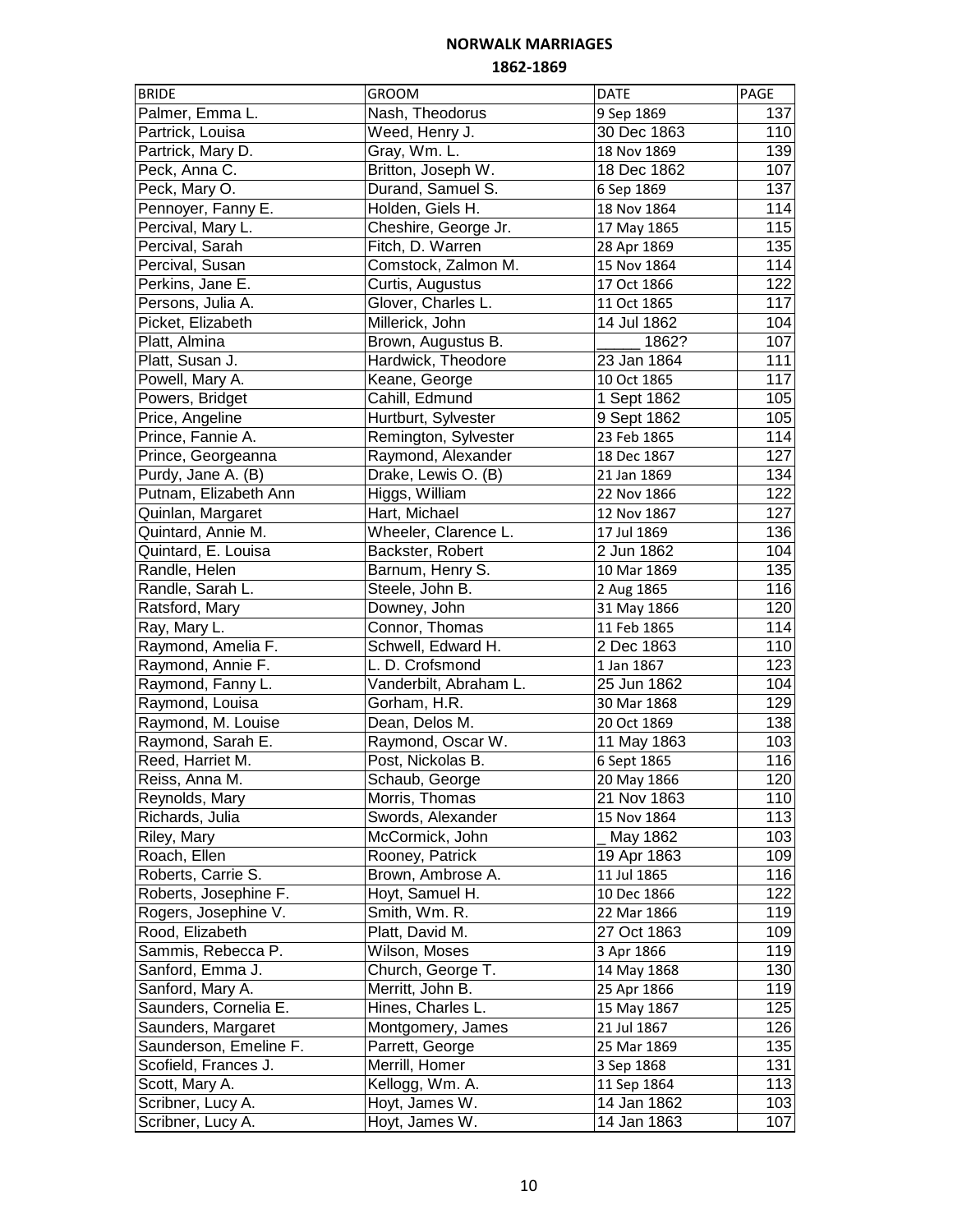| <b>BRIDE</b>             | GROOM                    | <b>DATE</b> | PAGE             |
|--------------------------|--------------------------|-------------|------------------|
| Searles, Annie E.        | Daskam, James W.         | 5 Jan 1869  | 134              |
| Seeley, Anna R.          | Husted, Eben S.          | 11 Jul 1865 | 116              |
| Seymour, Annie           | Millard, Daniel L.       | 7 Jun 1866  | 120              |
| Seymour, Mary            | McQuhae, Wm.             | 20 Nov 1867 | 127              |
| Shackner, Elizabeth      | Smith, Theodore          | 23 Jun 1868 | 130              |
| Shay, Julia              | White, John              | 10 Jan 1869 | 134              |
| Shayen, Catherine        | Powers, Patrick          | 25 May 1865 | 115              |
| Shea, Ellen              | Brennan, Lawrence        | 29 Sep 1869 | 138              |
| Shea, Margaret           | Burns, James J.          | 9 May 1869  | 135              |
| Sheday, Margaret         | Field, James             | 22 May 1869 | 136              |
| Shehan, Ellen            | Murphy, John             | 12 Apr 1863 | 108              |
| Shehan, Mary             | Keliher, Dennis          | 14 Jan 1862 | 103              |
| Shelden, Emma            | Elwood, John L.          | 29 Feb 1864 | 111              |
| Shelden, Emma            | Crofut, Wm F.            | 20 Mar 1864 | 111              |
| Sheldon, Emma            | Hull, Samuel             | 15 Apr 1869 | 135              |
| Shepardson, Lucy J.      | Converse, Albert E.      | Jun 1869    | 136              |
| Sheren, Launetta C.      | Knowlton, Martin W.      | 2 Jun 1869  | 136              |
| Sherer, Maria L.         | Stevens, James E.        | 27 Jan 1869 | 134              |
| Sherman, Louisa          | Widmer, John B.          | 13 Apr 1868 | 130              |
| Sherwood, Ann Janet      | Baker, George            | 27 Dec 1869 | 139              |
| Shields, Rosa            | Burke, John              | 19 Jan 1864 | 111              |
| Shotwell, Anna           |                          |             | 124              |
|                          | Henry Gahlar             | 5 Mar 1867  | 108              |
| Sims, Augusta            | Ruse, James              | 7 Apr 1863  |                  |
| Skidmore, Eliza F.       | Mitchell, George B.      | 11 Jan 1865 | 114              |
| Smedley, Anne E.         | Hallock, Charles F.      | 10 Apr 1867 | 124              |
| Smith, Addia             | Cockefur, Austin         | 25 Dec 1866 | 123              |
| Smith, Anna F.           | Peck, Thomas L. Jr       | 3 Oct 1867  | 126              |
| Smith, Annie M           | Pierpont, James N.       | 5 Mar 1869  | 134              |
| Smith, Bridget           | Kelly, Patrick           | 14 Mar 1864 | 111              |
| Smith, Caroline A.       | Hoyt, George D.          | 13 Oct 1869 | 138              |
| Smith, Eliza L.          | Hamilton, John           | 1 Jan 1866  | 118              |
| Smith, Elizabeth         | Andrews, James           | 18 Feb 1867 | 123              |
| Smith, Isabella F.       | Clark, John R.           | 4 Aug 1866  | 121              |
| Smith, Mary              | Shaiden, Bernard         | 5 Apr 1865  | 115              |
| Smith, Mary              | Sheldon, William         | 6 Jul 1868  | 130              |
| Smith, Sarah A.          | Street, Charles H.       | 10 Oct 1866 | $121$            |
| Smith, Susan             | Hall, Daniel             | 18 Feb 1865 | 114              |
| Sniffen, Louisa          | Leckie, Wm Jr.           | 5 Nov 1862  | 106              |
| Sprague, Sarah E.        | Allen, Charles H.        | 4 Feb 1869  | 134              |
| Squares?, Caroline       | Thompson, Richard R.     | 3 Sep 1869  | 137              |
| St. John, Euphrasia      | Gilbert, William W       | 4 Dec 1866  | 122              |
| St. John, Frances J.     | Lockwood, William A.     | 12 Nov 1868 | 133              |
| St. John, Harriet E.     | Jennings?, Gould D.      | 7 May 1862  | 103              |
| Starr, Carrie            | Edwards, Rev. John H.    | 1 Oct 1862  | 105              |
| Stevens, Betsey A.       | Sims, Alban J.R.         | 2 Jul 1866  | 120              |
| Stevens, Lucy Ann        | Gilbert, George T.       | 5 Jul 1866  | 120              |
| Stevens, Mary E.         | Staunton, Henry M.       | 24 Jan 1865 | 114              |
| Stevens, Sarah           | Hoyt, David              | 20 Jul 1865 | 116              |
| Stone, Agnes M.          | Tucker, William L.       | 7 Nov 1866  | $\overline{1}22$ |
| Stone, Mrs. Ann          | Scofield, George R.      | 7 Jan 1869  | 134              |
| Stormes, Caroline (Col.) | Johnson, James S. (Col.) | 28 Feb 1863 | 108              |
| Street, Esther C.        | Funk, Jacob              | 21 Apr 1864 | 112              |
| Street, Fannie A.        | Ryder, Charles E.        | 21 Mar 1867 | 124              |
| Street, Mary A.          | Howell, B. Frank         | 4 Oct 1866  | 121              |
|                          |                          |             |                  |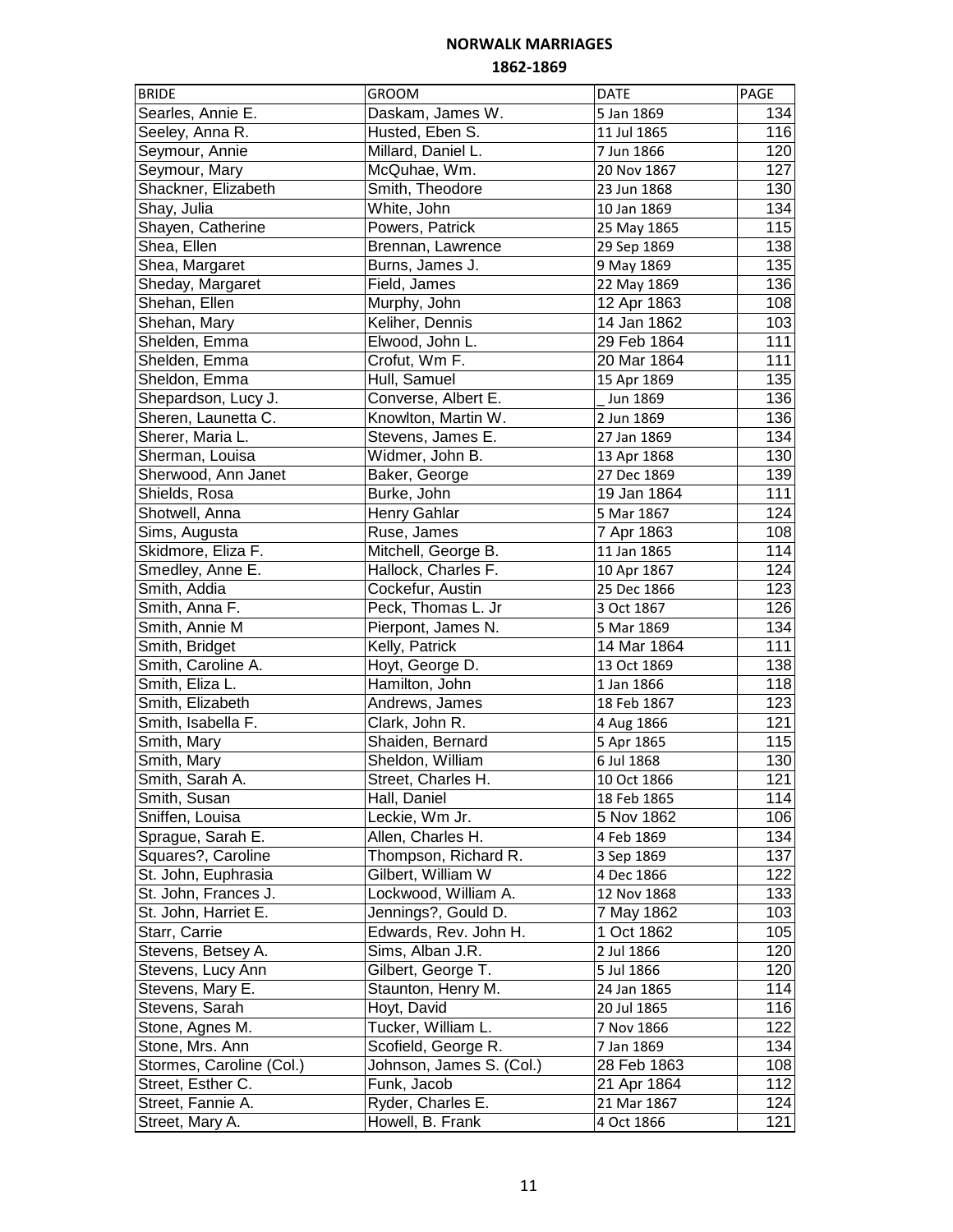| <b>BRIDE</b>            | <b>GROOM</b>             | <b>DATE</b>  | PAGE             |
|-------------------------|--------------------------|--------------|------------------|
| Sturges, Martha         | Gregory, Frederick       | 9 Dec 1868   | 133              |
| Sullivan, Ella          | Hall, Abram D.           | 1 Oct 1868   | 132              |
| Sullivan, Julia         | Sullivan, Timothy        | 31 Dec 1867  | 128              |
| Swalm, Magdalene M.     | Walmsley, Stephen E.     | 14 Mar 1867  | 124              |
| Sweeny, Ann             | McGurk, Owen             | 4 Nov 1866   | 122              |
| Sweeny, Hannah          | Doren, John              | 3 Apr 1864   | $\overline{111}$ |
| Sweeny, Margaret        | Donlon, Patrick          | 8 Oct 1864   | 113              |
| Swords, Sarah J.        | Baker, Henry H.          | 13 May 1868  | 130              |
| Taylor, Elizabeth H.    | Andrews, H. B.           | 2 Sept 1865  | 116              |
| Taylor, Mary E.         | Platt, Samuel J.         | 25 Sept 1862 | 105              |
| Terrill, Clara E.       | Gale, Wm. H.             | 19 Feb 1868  | 129              |
| Thomes, Amelia          | Crockett, Wm. G.         | 22 Dec 1868  | 133              |
| Tier, Ellen             | Morehouse, Albert Jr.    | 6 Nov 1867   | 127              |
| Tinkler, Sarah M.       | Smith, George F.         | 12 May 1864  | 112              |
| Toby, Sarah F.          | Brown, John M.           | 3 Jul 1866   | 120              |
| Tolles, Lizzie A.       | Raymond, Thomas J.       | 10 Oct 1867  | 126              |
| Toulon?, Mary           | Murray, John             | 13 Aug 1869  | 137              |
| Trotwelker?, Caroline   | Gigle, Wm.               | 27 Jun 1869  | 136              |
| Troy, Ann               | McInnersey, Patrick      | 15 Aug 1862  | 104              |
| Troy, Julia             | McInerney, John          | 31 Jun 1866  | 120              |
| Tryon, Hanna M.         | Wheeler, Charles C.      | 22 Nov 1865  | 117              |
| Tuttle?, Mary J.        | Wooding, Marcus          | 22 Nov 1865  | 117              |
| Twing, Sarah Jane       | Newcomb, Daniel Augustus | 28 Sept 1862 | 105              |
| Twiss, Charlotte        | Morton, Wm.              | 10 Nov 1866  | 122              |
| Tyrell, Ida             | Searles, John E.         | 20 Feb 1869  | 134              |
| Van Zant, Sarah L.      | Allen, Leander S.        | 7 Apr 1869   | 135              |
| VanCleif, Mary Parshall | Finney, Edgar A.         | 5 Mar 1867   | 124              |
| VanTassel, Phebe M.     | Morton, Henry P.         | 28 May 1867  | 125              |
| Vasey, Sarah            | Buttery, Isaac H.        | 12 Jun 1867  | 125              |
| Ware, Emma              | Brotherton, Ira          | 23 May 1866  | 120              |
| Warren, Emma L.         | Wm. H. Aiken             | 9 Nov 1864   | 113              |
| Waterbury, Mary A.      | Ells, Joseph B.          | 11 Oct 1865  | 117              |
| Waterman?, Annie        | Swords, Wm H.            | 10 Sept 1862 | 105              |
| Waterworth, Anna        | Partrick, Julius F.      | 3 Feb 1863   | 108              |
| Waterworth, Emma A.     | Smith, Otis B.           | 19 Apr 1866  | 119              |
| Weed, Eliza J.          | Thompson, William        | 16 Nov 1862  | 106              |
| Weed, Elizabeth         | Merrill, Titus K.        | 11 Oct 1865  | 117              |
| Weed, Emma              | Fitch, Alonzo            | 22 Sep 1869  | 137              |
| Weed, Jennie E.         | Bennett, Henry C.        | 3 Apr 1862   | 103              |
| Weed, Louisa            | Merritt, Wm. O.          | 7 Dec 1865   | 118              |
| Weed, Lydia             | Clark, Augustus          | 9 Mar 1864   | 111              |
| Weinas, Debby Ann       | Johnson, Lewis           | 23 Mar 1866  | 119              |
| Wenner, Frederaka?      | Ringer, Nicholas         | 21 Jul 1868  | 131              |
| Wesley, Eliza (Col)     | Bush, John (Col)         | 13 Oct 1864  | 113              |
| Wheeler, Mary O.        | Keeler, Smith            | 7 Nov 1867   | 127              |
| White, Catherine        | Collins, James           | 29 Oct 1865  | 117              |
| White, Eliza            | Comstock, George C.      | 23 Jan 1868  | 129              |
| White, Phebe J.         | Thompson, Edward         | 26 Dec 1867  | 128              |
| Whitlock, Mary          | Starr, Frederick W.      | 23 Apr 1867  | 124              |
| Whitlock, Sarah F.      | Nash, Charles T.         | 14 Jul 1868  | 131              |
| Whitney, Amelia A.      | Prowitt, John F.         | 25 Dec 1866  | 123              |
| Whitney, Annetta        | Blackman, George         | 27 Mar 1869  | 135              |
| Whitney, Hannah M.      | Ridge, John W.           | 23 Apr 1864  | 112              |
| Whitney, M. Louisa      | Fitch, Theodore          | 17 Oct 1862  | 105              |